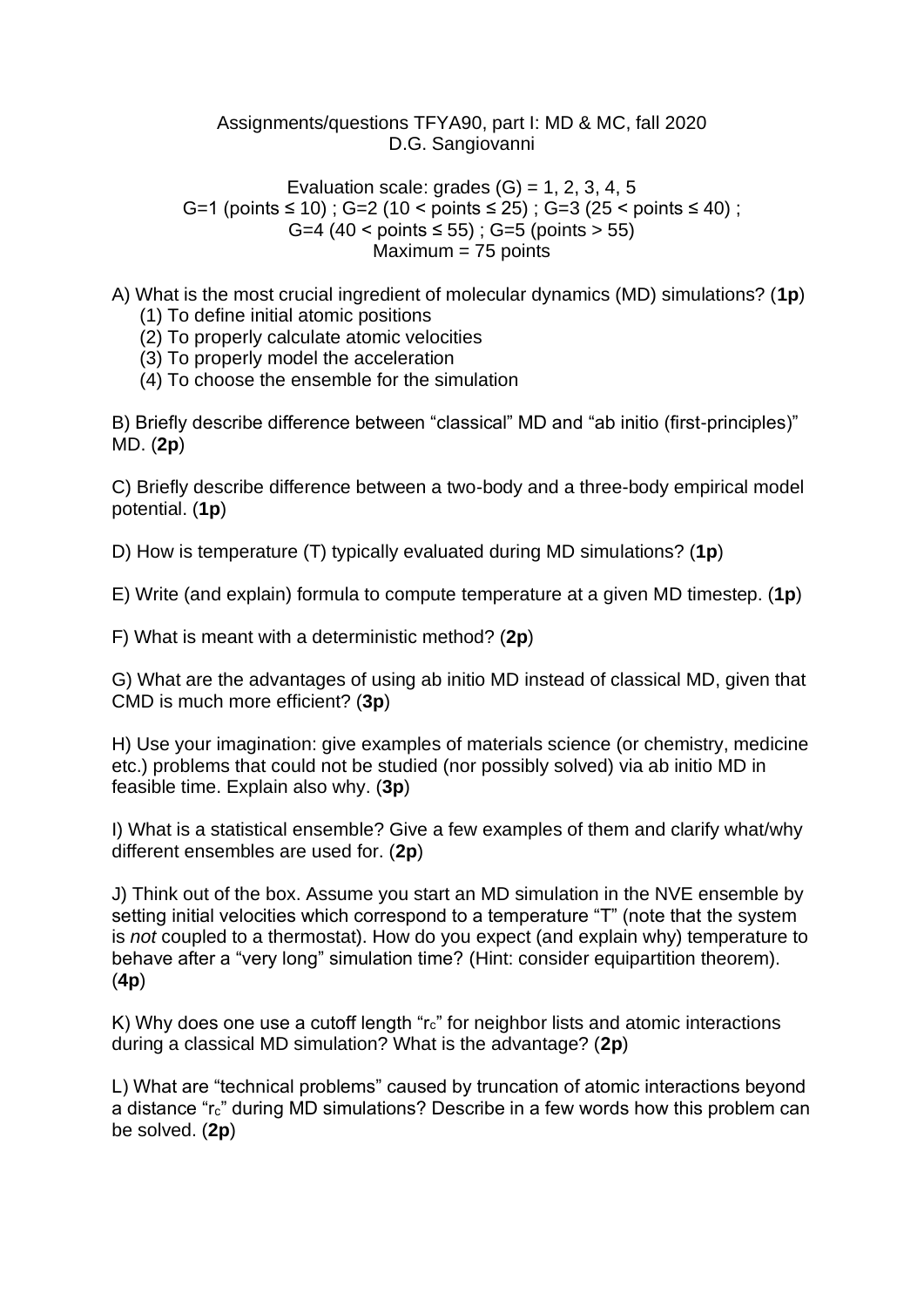M) Still concerning interaction cutoff "rc": would you expect that sudden truncation of the atomic interactions affects MD and Monte Carlo simulations in the same way? Why? (**4p**)

N) In the 2D Ising spin model (square lattice of  $n \times n$  sites), the total magnetization M of the system (at any timestep) is defined as the sum of all spins  $M = \sum_{i} n^{\lambda/2} s_i$ , where a spin s<sup>i</sup> can have values ±1 (arb. units).

1) The MC-Ising simulation starts with: J large and positive, B=0 and "very low" temperature (T). What is(are) the most likely expectation value(s) of the total magnetization <M> at the equilibrium? (**2p**)

2) The MC-Ising simulation starts with: J large and negative, B=0 and "very low" temperature (T). What is(are) the most likely expectation value(s) of the total magnetization <M> at the equilibrium? (**2p**)

3) Why under conditions (1) and (2) above, the system may get "trapped" into metastable states? (**2p**)

4) The MC-Ising simulation starts with: J=0, B large and positive and T "very low". What is(are) the most likely expectation value(s) of the total magnetization <M> at the equilibrium? (**2p**)

5) The MC-Ising simulation starts with:  $J = 0$ ,  $B = 0$  and T "very low". What is(are) the most likely expectation value(s) of the total magnetization <M> at the equilibrium? Do you expect that the total magnetization at the equilibrium would be different if T was "very high"? (**4p**)

6) Let's assume that J is large and positive and B=0. Under which temperature conditions you expect that the system will have total magnetization ≈0 at the equilibrium? Why? Do you remember how such magnetic state is named? (**4p**)

- O) In which classes are thermostats and barostats (employed in MD simulations) divided? Briefly explain the difference between different classes (**2p**)
- P) Which statistical ensemble is not well suited to be modelled in Monte Carlo sampling? Why? (**2p**)
- Q) Describe your understanding of the concepts of "partition function" and "probability distribution functions" for the canonical and isothermal-isobaric ensembles (**5p**)
- R) What does one mean with "importance sampling" in Monte Carlo methods? Why is that crucial to achieve statistical averages at reasonable computational efforts? (**2p**)
- S) What is the difference between intensive and intensive thermodynamic variables? (**1p**)
- T) Give examples of problems/phenomena that is convenient to investigate via MD simulations and others that are best solved via MC methods. Also explain why. (**3p**)
- U) An adatom adsorbed in a stable surface site vibrates around the energy minimum with a frequency of 1 THz. The energy barrier that separates